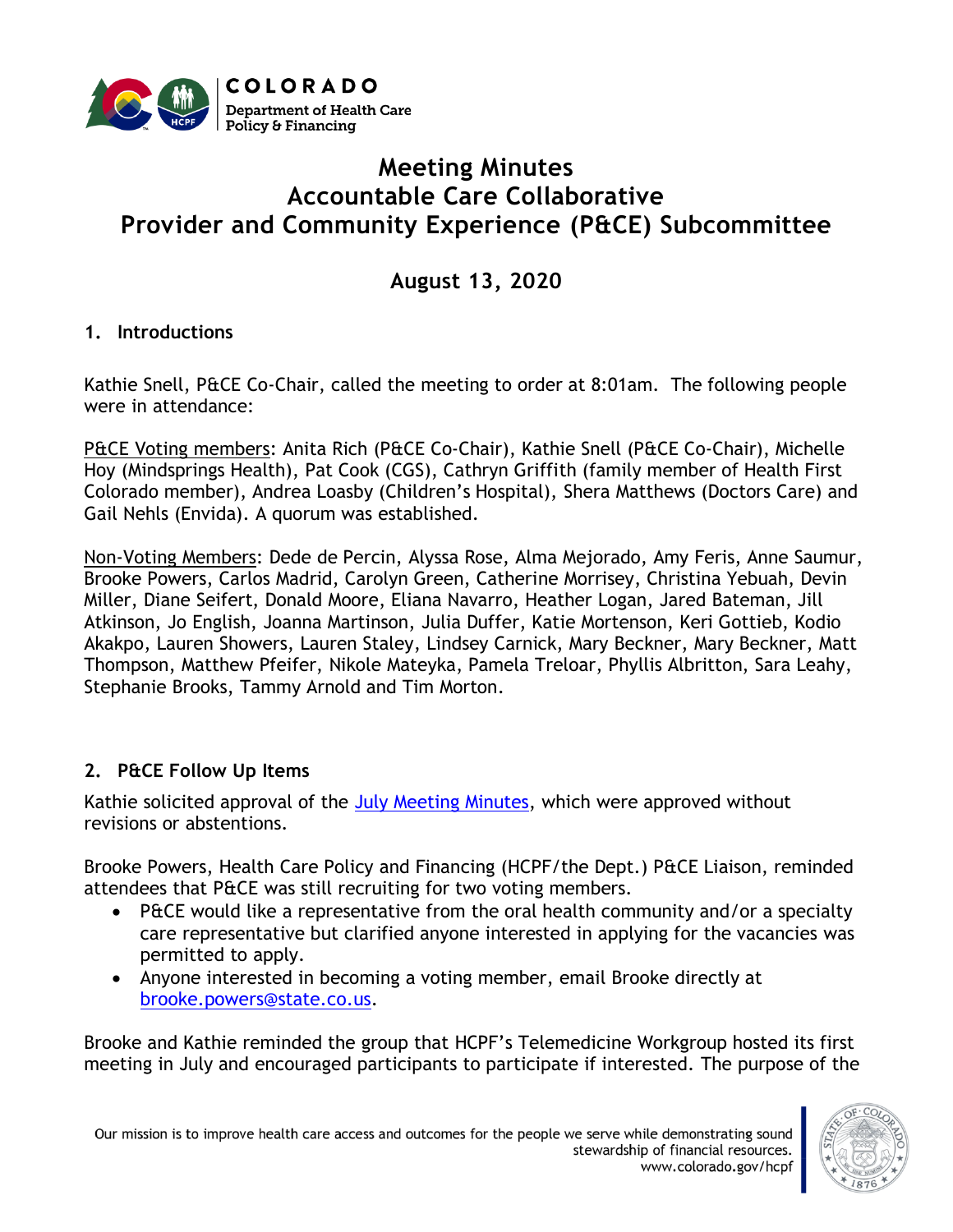#### **P&CE Meeting Minutes Page 2 of 4**

Telemedicine Workgroup is to gather key stakeholders to discuss development, expansion, and evaluation of telemedicine practices and policies across Colorado.

• More information can be found on the [Telemedicine Workgroup](https://www.colorado.gov/pacific/hcpf/stakeholder-telemedicine) webpage.

# **3. State PIAC Update**

Dede de Percin, State PIAC voting member, provided a high-level summary of the July meeting.

- The State PIAC meeting in July was an optional meeting but was highly participated.
- Focused on COVID-19 and Children and Families, COVID-19 and Behavioral Health, and the Department's FY20-21 Budget and Legislative Session.
- PIAC convened a Racial Equity Taskforce to develop an action plan to address racial and ethnic equality. The Taskforce was scheduled to present its initial plan to voting members during the August 19, 2020 meeting

# **4. HCPF/Colorado University School of Medicine (CUSOM) eConsults Program**

Devin Miller (HCPF), Heather Logan (CUSOM) and Matt Thompson (CUSOM), presented on the [Health Care Policy and Financing and CU School of Medicine Interagency Agreement](https://www.colorado.gov/pacific/sites/default/files/Provider%20and%20Community%20Experience%20PIAC%20Subcommittee%20HCPF%20and%20CU%20School%20of%20Medicine%20Interagency%20Agreement%20PowerPoint%20August%202020.pdf) work.

- HCPF partnered with CUSOM to improve access to primary and specialty care for Health First Colorado members
- Reviewed funding mechanisms:
	- $\circ$  CUSOM is the only eligible entity in the state to receive upper payment limit (UPL) funds
	- o HCPF receives funding from Department of Higher Education and CUSOM, funds are federally matched, HCPF pays CUSOM for its services to Medicaid members
- Reviewed timeline:
	- o FY19-20 was focused on specialty care access
		- 91 unique Medicaid investments across the state
		- Increase in telemedicine and eConsults due to COVID-19
		- **Extension for community health outcomes (ECHO)**
	- $\circ$  FY20-21 was scheduled to focus on specialty care, telehealth, community engagement, eConsults, extension for community health outcomes (ECHO) and evaluation and process improvement
		- **•** Developing feedback process for improved community engagement
		- **•** Developing action plan(s) to examine specialty care access and the role of telehealth
		- Examining telehealth expansion
- Project Core (Coordinating Optimal Referral Experiences)
	- o Combined eConsult program and ECHO program
		- Enhanced referrals and eConsults
	- $\circ$  Goal = effective way to address referrals without an in-person visit
	- $\circ$  Created tools in the Electronical Medical Record (EMR) to increase collaboration between primary care physicians and specialty care providers to determine necessity of referrals for in person visits

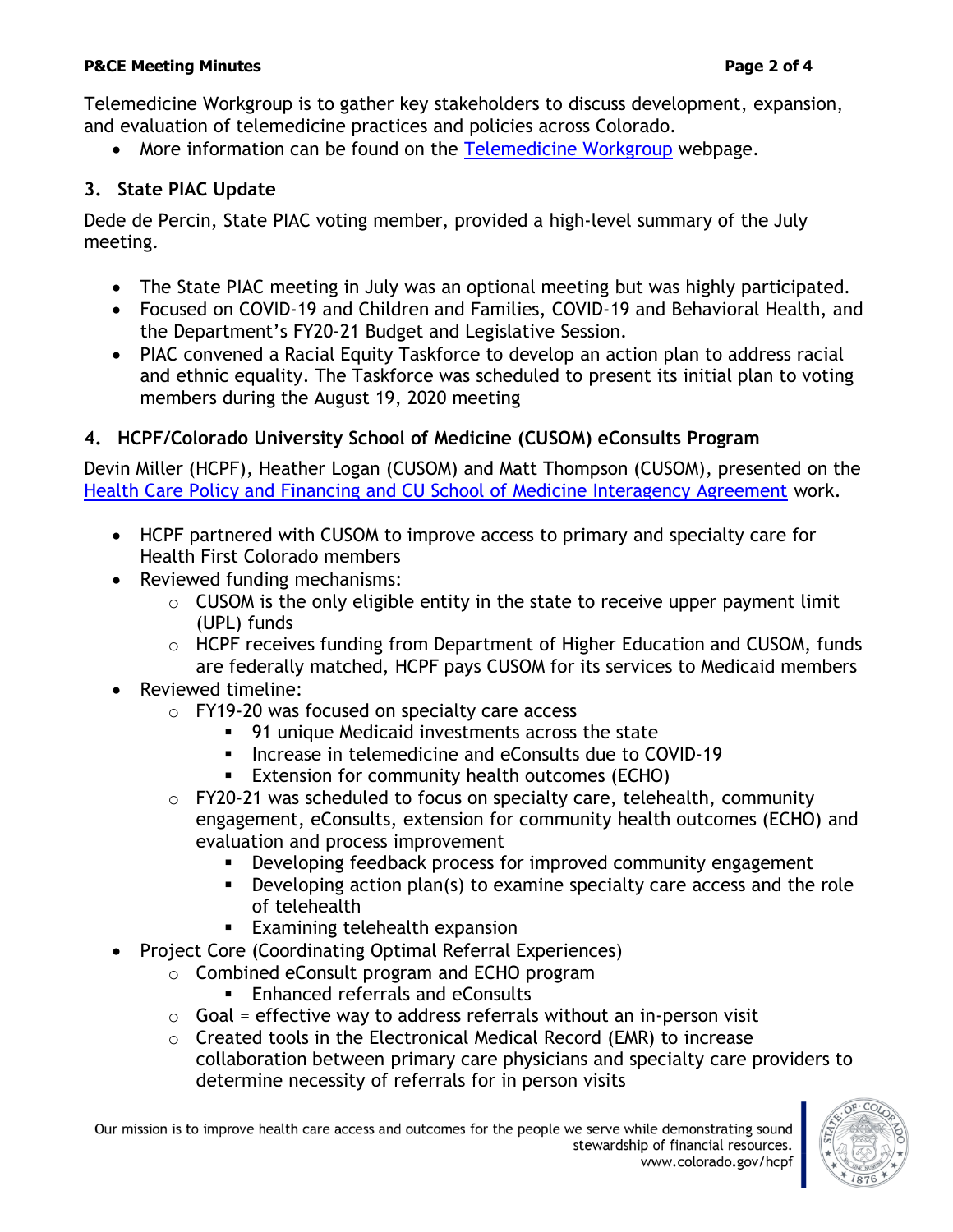- Produces more efficient referrals, increases access, and improves member health outcomes
- Creates cost savings for the patient, payer, and provider
- o Plans to evaluate
	- **■** Improvements in no show rates
	- Referral completion
	- Increase in access
- o Future Opportunities
	- **Expand specialist access to areas outside metro areas**
	- Reimburse for eConsults
		- Medicare is the only payor who pays for eConsults currently
	- Value based payment model opportunity
- o Next Steps
	- **EHR** interoperability
	- Reimbursement strategies
		- Public and private
	- **·** Specialist recruitment
	- Continuous Q&A
	- Expand scope of eConsults
		- Specialist to specialist

Participants asked the following questions:

- Will the Department and CUSOM share the list of 91 Medicaid investments? o Yes
- What is the process for additional primary care practices to participate in the CORE program?
	- o Please email Matt Thompson at **pmmc@cuanshutz.edu** for more information
- What is the waiting time for an eConsult?
	- $\circ$  2-3 business days
- Are the participating PCPs all within the University and do they serve Medicaid members?
	- $\circ$  Combination of university, independent, and community providers
	- o Yes, most serve Medicaid members
- How was cost savings related to gas calculated for the presentation?
	- o Distance from member's home to CU medical campus using IRS mileage reimbursement rate
- Does this include cost of public transportation?
	- o No
- How are PCPs and specialists reimbursed for the extra time it takes for eConsults?
	- o Reimbursing specialist departments with upper payment limit dollars and generating work RVU
	- $\circ$  In the future, if reimbursed by payers, will not use upper payment limit dollars
- How much is the UPL funding mechanism generating annually?
	- $\circ$  Shifts slightly year to year depending on the Long Bill
	- o Federally matching 77 million dollars currently